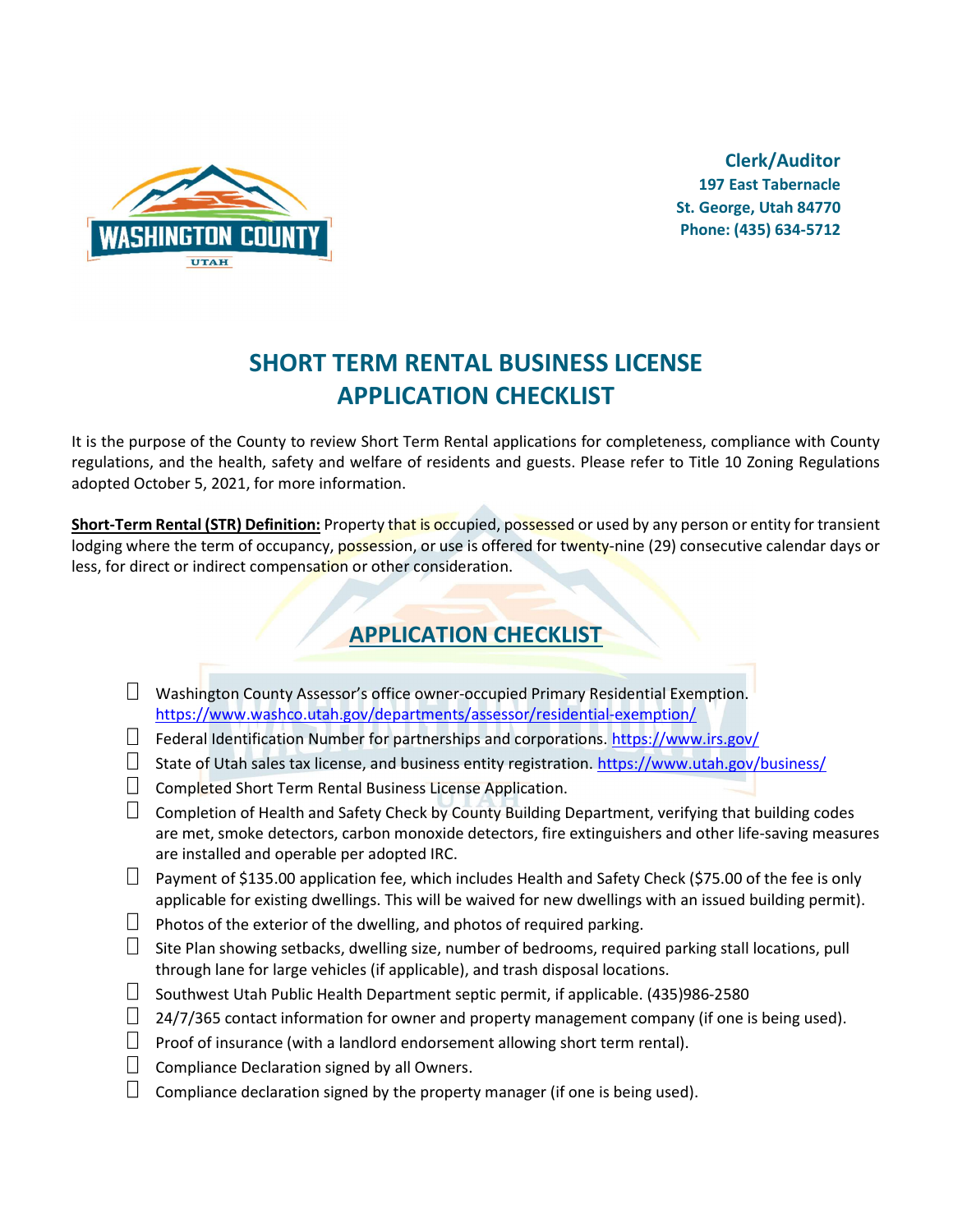#### CONDITIONS OF APPROVAL

- The Short Term Rental Business License is not transferrable to any other location or applicant.
- A Short Term Rental Business License is required to operate a Short Term Rental in Washington County.
- Only one (1) Short Term Rental Business License shall be granted to a property.
- The Short Term Rental must not exceed the size limits for the zone where the property is located.
- The exact address, and proof of ownership of the subject lot or parcel, must match the application. Any proposed license shall be issued in the name of the owner. If the owner is an entity, the name, address, email and phone number of all the principals and the registered agent for the purposes of acceptance of service.
- Completion of any required inspections by all relevant County departments is required prior to issuing a Short Term Rental Business License
- Any real or suspected deficiency in building codes may trigger an inspection from a county building official.
- Additional off-street parking must be provided at rate of one (1) graveled or paved parking stall per bedroom. All Short Term Rental guests and their visitors must park on-site, not on the street.
- Off-street parking may not be in tandem to the required parking for the primary dwelling.
- The owner, or a local property manager, shall be available to respond 24 hours a day, 365 days a year by telephone and when necessary, in person, within two (2) hours to respond to an issue raised by a guest, County official, law enforcement officer, or neighbor. If the County or law enforcement is unable to reach the owner or property manager it is considered a violation, and a violation notice may be issued.
- All Short Term Rental s shall adhere to all County ordinances.
- The owner, or a designated property manager, shall ensure that renters adhere to the noise ordinances of the County.
- The owner's and designated property manager's contact information must be posted on the front outside of the unit, visible from the street, and inside the unit. Photo should be provided when application is approved.
- The owner and/or property manager shall post within the Short Term Rental in a highly visible area the following:
	- o County issued Short Term Rental Business License.
	- o 24/7/365 owner's and designated property manager's contact information.
	- o Parking requirements, including site map of approved off-street parking areas.
	- o Garbage receptacle location, pick-up dates and instructions for placing receptacles for pick-up during stay.
	- o The Washington County Good Neighbor Brochure.
	- $\circ$  Contact information for Washington County Sheriff and applicable Fire District.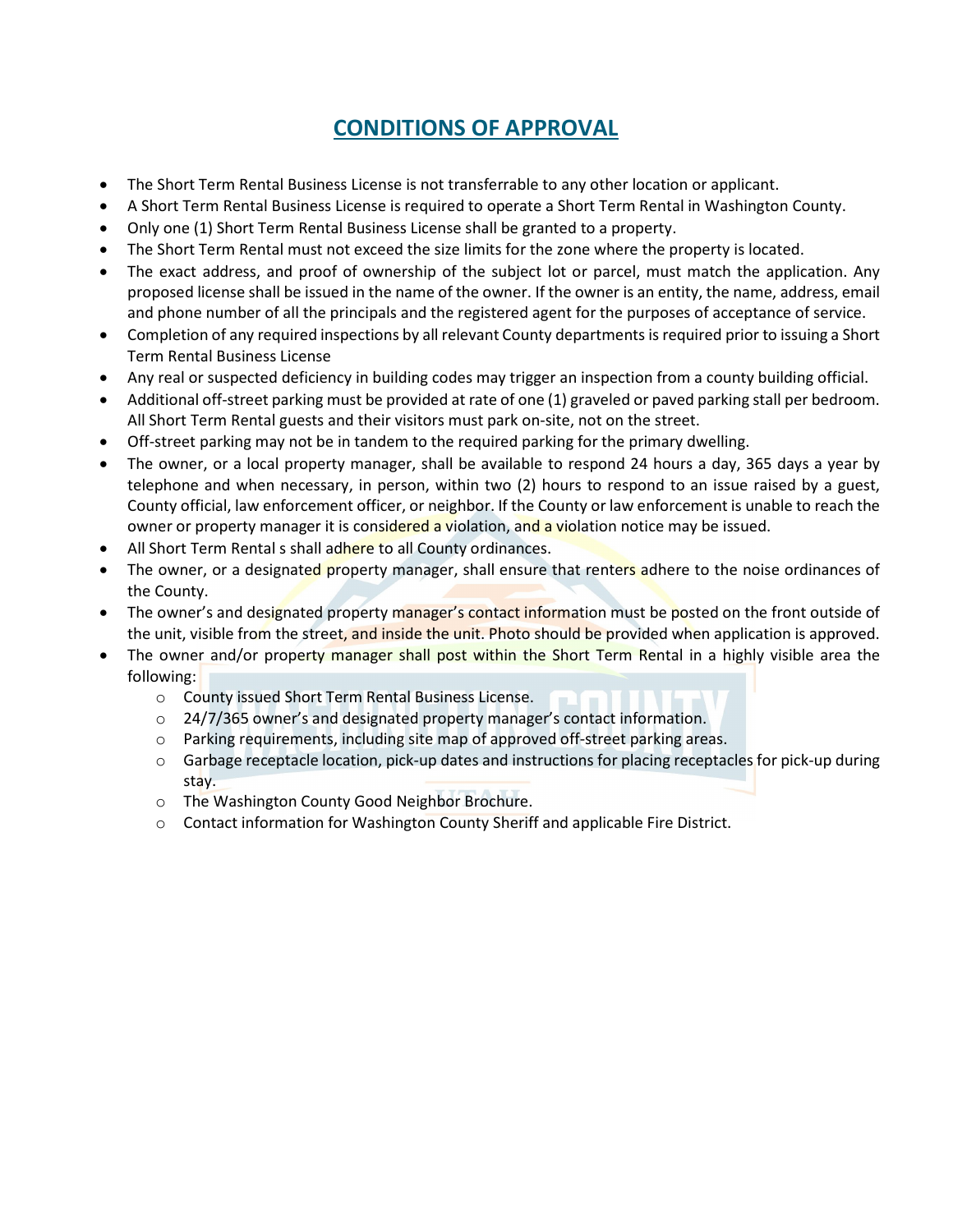#### SHORT TERM RENTAL BUSINESS LICENSE APPLICATION

| <b>APPLICANT INFORMATION</b>                                                                                                                                                                                                                          |                 |       |          |                                                                                                  |         |  |  |  |  |  |  |  |
|-------------------------------------------------------------------------------------------------------------------------------------------------------------------------------------------------------------------------------------------------------|-----------------|-------|----------|--------------------------------------------------------------------------------------------------|---------|--|--|--|--|--|--|--|
| Owner(s):                                                                                                                                                                                                                                             |                 |       |          |                                                                                                  |         |  |  |  |  |  |  |  |
| <b>Mailing Address:</b>                                                                                                                                                                                                                               |                 |       |          |                                                                                                  |         |  |  |  |  |  |  |  |
| 24 Hour Contact Phone Number:<br>Email:                                                                                                                                                                                                               |                 |       |          |                                                                                                  |         |  |  |  |  |  |  |  |
| Responsible principal and the registered agent for the purposes of acceptance of service if the owner is an entity:                                                                                                                                   |                 |       |          |                                                                                                  |         |  |  |  |  |  |  |  |
| <b>Property Manager (if applicable):</b>                                                                                                                                                                                                              |                 |       |          |                                                                                                  |         |  |  |  |  |  |  |  |
| <b>Mailing Address:</b>                                                                                                                                                                                                                               |                 |       |          |                                                                                                  |         |  |  |  |  |  |  |  |
| 24 Hour Contact Phone Number:                                                                                                                                                                                                                         |                 |       |          |                                                                                                  |         |  |  |  |  |  |  |  |
| Responsible principal and the registered agent for the purposes of acceptance of service if the property manager is an entity:                                                                                                                        |                 |       |          |                                                                                                  |         |  |  |  |  |  |  |  |
| Name of Business (Name must be registered with the State of Utah):                                                                                                                                                                                    |                 |       |          |                                                                                                  |         |  |  |  |  |  |  |  |
| Type of Organization: Proprietorship () Partnership () Corporation () If corporation, attach Articles of Incorporation showing owners                                                                                                                 |                 |       |          |                                                                                                  |         |  |  |  |  |  |  |  |
| SSN/Federal Tax #<br>Utah State Sales Tax #<br>Utah Business Entity #                                                                                                                                                                                 |                 |       |          |                                                                                                  |         |  |  |  |  |  |  |  |
| <b>PROPERTY INFORMATION</b>                                                                                                                                                                                                                           |                 |       |          |                                                                                                  |         |  |  |  |  |  |  |  |
| <b>Exact Property Address:</b>                                                                                                                                                                                                                        |                 |       |          |                                                                                                  |         |  |  |  |  |  |  |  |
| Parcel No:<br>Zone:                                                                                                                                                                                                                                   |                 |       |          |                                                                                                  |         |  |  |  |  |  |  |  |
| PLEASE ANSWER THE FOLLOWING QUESTIONS:<br><b>PLEASE CIRCLE ONE</b>                                                                                                                                                                                    |                 |       |          |                                                                                                  |         |  |  |  |  |  |  |  |
| Are you the property owner and do you reside at the property?                                                                                                                                                                                         | Yes             | No    |          |                                                                                                  |         |  |  |  |  |  |  |  |
| In the event of temporary absence, do you intend to return and resume permanent residency?                                                                                                                                                            | Yes             | No    |          |                                                                                                  |         |  |  |  |  |  |  |  |
|                                                                                                                                                                                                                                                       |                 |       |          | Is the STR within an accessory dwelling unit (ADU) on the property or within the main residence? |         |  |  |  |  |  |  |  |
| How many bedrooms does the STR unit have?                                                                                                                                                                                                             |                 |       |          |                                                                                                  |         |  |  |  |  |  |  |  |
| How many bathrooms does the STR unit have?                                                                                                                                                                                                            |                 |       |          |                                                                                                  |         |  |  |  |  |  |  |  |
| Please attach a detailed floor plan of the STR, including all living areas, bedrooms, bathrooms, etc.                                                                                                                                                 |                 |       | Attached |                                                                                                  |         |  |  |  |  |  |  |  |
| You are required to have one (1) off-street parking space per bedroom and a pull-through lane if expecting<br>guests with trailers. Street parking is not permitted. Does the STR unit have at least one (1) off-street parking<br>stall per bedroom? |                 | Yes   | No       |                                                                                                  |         |  |  |  |  |  |  |  |
| Please attach a site plan showing location of STR on the property with setbacks, septic system (if applicable),<br>parking locations, and trash receptacle location.                                                                                  |                 |       | Attached |                                                                                                  |         |  |  |  |  |  |  |  |
| There are square footage limits on the size of the STR unit, determined by the zone where your property is<br>located. What is the square footage of the unit you are short term renting?                                                             |                 |       |          |                                                                                                  |         |  |  |  |  |  |  |  |
| Where is the entrance to the STR? Is it the primary entrance, a new entrance, an existing entrance, or a second<br>level entrance?                                                                                                                    |                 |       |          |                                                                                                  |         |  |  |  |  |  |  |  |
| <b>OFFICE USE ONLY</b>                                                                                                                                                                                                                                |                 |       |          |                                                                                                  |         |  |  |  |  |  |  |  |
| Clerk/Auditor Approval:                                                                                                                                                                                                                               | Initials:       | Date: |          | <b>Application Processing Fee</b>                                                                | \$10.00 |  |  |  |  |  |  |  |
| Com Dev Approval:                                                                                                                                                                                                                                     | Initials:       | Date: |          | <b>Building Inspection Fee</b>                                                                   | \$75.00 |  |  |  |  |  |  |  |
| Health/Safety Approval:                                                                                                                                                                                                                               | Initials:       | Date: |          | Annual STR License Fee                                                                           | \$50.00 |  |  |  |  |  |  |  |
| <b>Business License #</b>                                                                                                                                                                                                                             | Clerk:<br>Date: |       |          |                                                                                                  |         |  |  |  |  |  |  |  |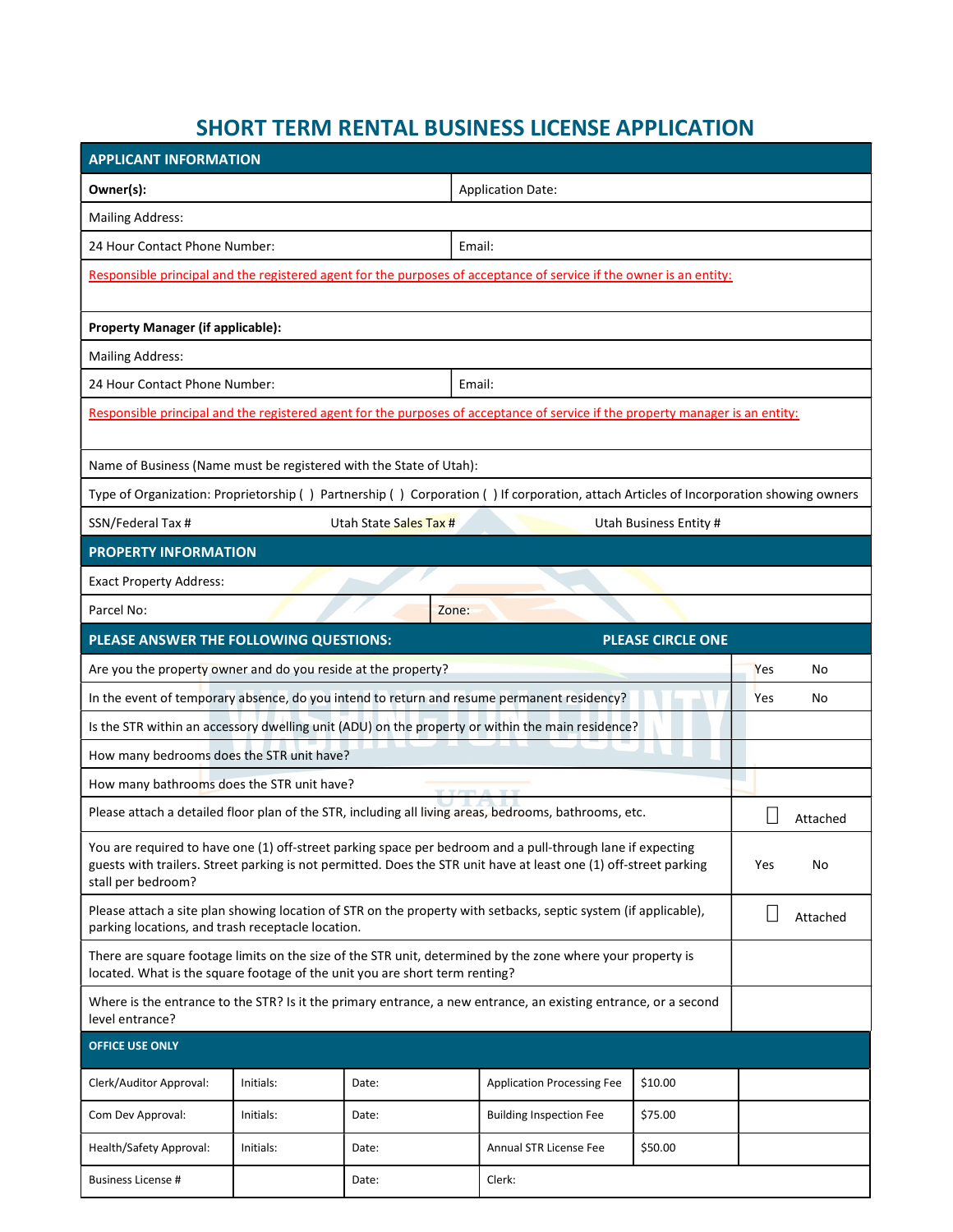## COMPLIANCE DECLARATION

(OWNER – ALL OWNERS MUST SIGN)

(Short Term Rental Ownership, Conflict with Private Restrictive Covenants)

|                                                           |                                                                       |  |  |  | On this day of the control of the control of the control of the control of the control of the control of the control of the control of the control of the control of the control of the control of the control of the control |  |  |  |  |  |  |  |  |  |  | 20, in the State of Utah, County of |  |  |
|-----------------------------------------------------------|-----------------------------------------------------------------------|--|--|--|-------------------------------------------------------------------------------------------------------------------------------------------------------------------------------------------------------------------------------|--|--|--|--|--|--|--|--|--|--|-------------------------------------|--|--|
| 1 (we)<br>hereby affirm, under penalty                    |                                                                       |  |  |  |                                                                                                                                                                                                                               |  |  |  |  |  |  |  |  |  |  |                                     |  |  |
|                                                           |                                                                       |  |  |  | of Utah Code, Title 76, Chapter 8, Part 5, that I (we) am (are) the legal owner(s) of the property located at                                                                                                                 |  |  |  |  |  |  |  |  |  |  |                                     |  |  |
|                                                           | or is further described by the attached Exhibit A and known as Parcel |  |  |  |                                                                                                                                                                                                                               |  |  |  |  |  |  |  |  |  |  |                                     |  |  |
| on the County of Washington Tax Records (the "property"). |                                                                       |  |  |  |                                                                                                                                                                                                                               |  |  |  |  |  |  |  |  |  |  |                                     |  |  |

(If the owner is an entity, a responsible principal for the entity must sign this Compliance Declaration.)

 I (We) hereby affirm that all statements, pictures, and information provided in my (our) Short Term Rental Business License Application are true and correct.

 I (We) also affirm that the property is my (our) primary residence, except for bona fide temporary absences not exceeding 182 days per calendar year. I (We) understand and acknowledge that the Washington County Ordinances require an owner to obtain a Short Term Rental Business License from Washington County if they intend to operate a Short Term Rental, as defined by Washington County Code, within their primary residence. I (We) understand that said Licenses are only valid while I (we) am (are) the legal owner(s) of said property and maintain permanent residency therein with the primary residential exemption. I (We) understand that if I (we) change primary residency, or cease to maintain primary residency at this location, I (we) will lose my (our) Short Term Rental Business License. Any future owners of said property, successors, heirs, and/or assigns would be required to obtain separate approval and licenses. I (We) will inform future owners of this restriction before entering into any transaction to transfer ownership of said property and failure to do so will result in automatic termination of the Licenses upon transfer of the property.

 I (We) also affirm that said property is NOT subject to any private covenant, condition, or restriction that would prohibit the use of said property as a short term rental. I (We) understand that said Licenses are only valid while I (we) am (are) the legal owner(s) of said property and that if new private restrictions are imposed upon me (us) that restrict me (us) from operating an STR, then I (we) will notify the County accordingly. I (we) understand that this may prohibit this property from being issued a STR license and business license for a short term rental. UTAH

I (We) also affirm that I (we) have read, in its entirety, County Ordinance 10-13-23, and understand that I (we) am (are) responsible to comply with the provisions in the ordinances, including, but not limited to, the requirement that I (we) or a local property manager appear at the address of the short term rental license to address guest, county, or emergency services issues, and the required response time is two (2) hours, with availability 24 hours a day, 7 days a week and 365 days a year. My (our) failure to do so is a violation of the ordinances, and may result in penalties as outlined in the ordinances, including, but not limited to fines, criminal prosecution, or suspension, revocation, or non-renewal of the licenses.

 I (We) affirm that I (we) am (are) making this unsworn declaration pursuant to Utah Code Ann. 78B-18a-101, et. seq., and that criminal penalties may follow if I (we) have made a false statement pursuant to Utah Code Ann. 76-8-501, et. seq.

\_\_\_\_\_\_\_\_\_\_\_\_\_\_\_\_\_\_\_\_\_\_\_\_\_\_\_\_\_\_\_\_\_\_\_\_\_\_\_ \_\_\_\_\_\_\_\_\_\_\_\_\_\_\_\_\_\_\_\_\_\_\_\_\_\_\_\_\_\_\_\_\_\_\_\_\_\_\_

\_\_\_\_\_\_\_\_\_\_\_\_\_\_\_\_\_\_\_\_\_\_\_\_\_\_\_\_\_\_\_\_\_\_\_\_\_\_\_ \_\_\_\_\_\_\_\_\_\_\_\_\_\_\_\_\_\_\_\_\_\_\_\_\_\_\_\_\_\_\_\_\_\_\_\_\_\_\_

Signed on this \_\_\_\_\_\_ day of \_\_\_\_\_\_\_\_\_\_\_\_\_\_, 20\_\_\_\_

Signature of Owner Signature of Owner Signature of Owner

Printed name of Owner **Prince and America** Printed name of Owner